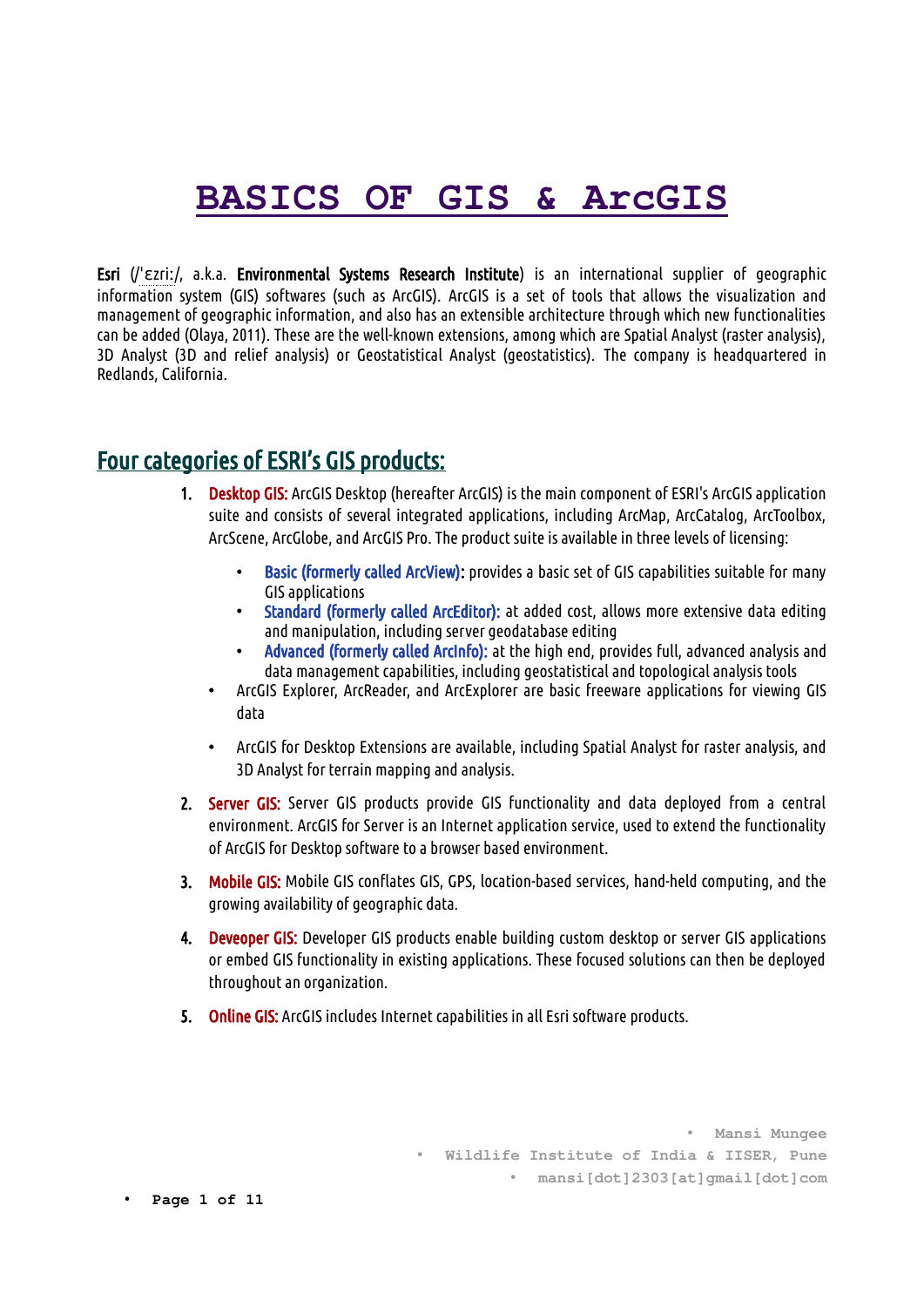# Data formats required by ESRI's GIS products:

Despite the heterogeneity of geographic information, there are two basic approaches to simplify and model space: the vector model, usually used to treat discrete geographic phenomena (communications routes, urban fabric, plant cover, etc.), and the raster model, which is generally used to represent continuous phenomena.

- 1. Vector model: The vector data model is based on the assumption that the Earth's surface is composed of discrete objects such as trees, rivers, lagoons, etc. (ESRI, 2010). In this model, there are no fundamental units that divide the collected area, but, rather, the variability and characteristics of this area are collected by means of geometric entities. For each geometric entity the characteristics are constant. The form of these entities is explicitly codified, because it models the geographic space through a series of primitive geometrics containing the most outstanding elements of that space. These primitives are of three types: points, lines and polygons (Olaya, 2014).
	- Shapefile Esri's somewhat open, hybrid vector data format using .shp, .shx and .dbf files.
	- Enterprise Geodatabase Esri's geodatabase format for use in an RDBMS.

*The geodatabase is the native data format for ArcGIS. It is a data storage container that defines how data is stored, accessed, and managed by ArcGIS. The term geodatabase combines geo (spatial data) with database (specifically a relational database management system or RDBMS).*

- File Geodatabase Esri's file-based geodatabase format, stored as folders in a file system.
- Personal Geodatabase Esri's closed, integrated vector data storage strategy using Microsoft's Access MDB format.
- 2. Raster Model: The raster structure is based on a matrix of cells represented in rows and columns. Each cell can store information about a given variable (precipitation, temperature, relative humidity, solar radiation, radiance, reflectivity, etc.). The raster model does not explicitly collect the coordinates of each cell, but, rather, the values of each cell. It is not necessary to accompany these values with a specific spatial location, since they refer to a particular element of the mesh, which represents a fixed and regular structure. But it is necessary to place this grid in space so that the coordinates of each cell can be calculated (Olaya, 2014)
	- Esri grid binary and metadataless ASCII raster formats.
	- Mosaic data structure for managing and analyzing multidimensional raster and imagery data, including netCDF, GRIB, and Hierarchical Data Format

**Mansi Mungee Wildlife Institute of India & IISER, Pune mansi[dot]2303[at]gmail[dot]com Page 2 of 11**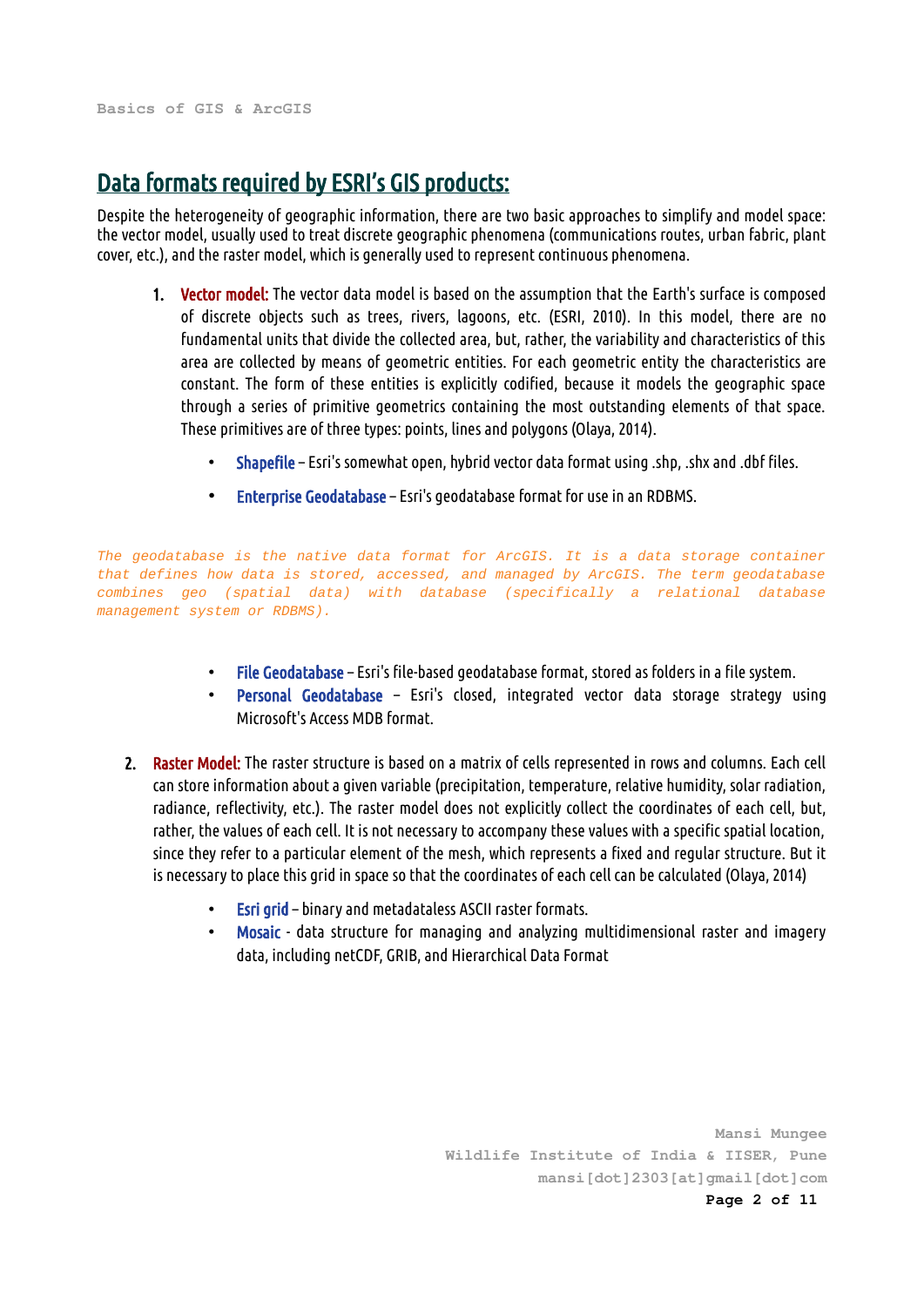**Basics of GIS & ArcGIS**

*NetCDF (Network Common Data Form)is a set of software libraries and self-describing, machine-independent data formats that support the creation, access, and sharing of array-oriented scientific data.*

*GRIB (GRIdded Binary or General Regularly-distributed Information in Binary form) is a concise data format commonly used in meteorology to store historical and forecast weather data.*

*Hierarchical Data Format (HDF) is a set of file formats (HDF4, HDF5) designed to store and organize large amounts of data.* 

### Glossary of the most relevant geographical terms that will be used in this document:

- 1. Band: Each of the parts into which the electromagnetic spectrum is divided to enable the sensors to capture the electromagnetic radiation. The radiation data (numerical values) captured for each defined band are usually organized as raster files (Moreno Jiménez, 2008).
- 2. Layer: Basic unit of geographic information that can be requested as a map from a server [ISO 19128:2005]. Conceptually, a layer is a portion or stratum of geographic space in a particular area, and could be considered the equivalent of an element of the legend of the map (SENPLADES, 2013).
- 3. Datum: Parameter or set of parameters that define the position (A.282) of the origin, scale and orientation of a coordinate system. A datum typically defines the surface (eg. radius for a sphere, major axis and minor axis or inverse flattening for an ellipsoid) and the position of the surface relative to the center of the earth. One could have (and often that's the case, especially with the increasing popularity of WGS84/GRS80 ellipsoid) several different datums based on the exact same ellipsoid parameters. The reason for this is that while the WGS84 datum is OK globally since its surface is set to provide minimal average shifts due to tectonic movements across the globe, there's room for improvement on the local scale, where the reference can be fixed to some local reference point or at least to the local tectonic plate (e.g. ETRS, which is fixed to continental Europe)
	- One could explain datum simply as "an agreement on the coordinate system type, shape and its absolute position and orientation relative to some well-known or well-defined real-world reference". The coordinate system doesn't even have to be ellipsoidal (e.g. Vertical datum, which is usually defined by saying that the height of some fixed point is such, and all other heights will be measured relative to this point).
	- To sum it up: A datum is a definition of the size, orientation and position of an ellipsoid used as an approximation of the earths shape. It uses reference points on the surface to define it's placement and orientation, based on a date (which is why a number is in there for the year it was defined to

**Mansi Mungee Wildlife Institute of India & IISER, Pune mansi[dot]2303[at]gmail[dot]com Page 3 of 11**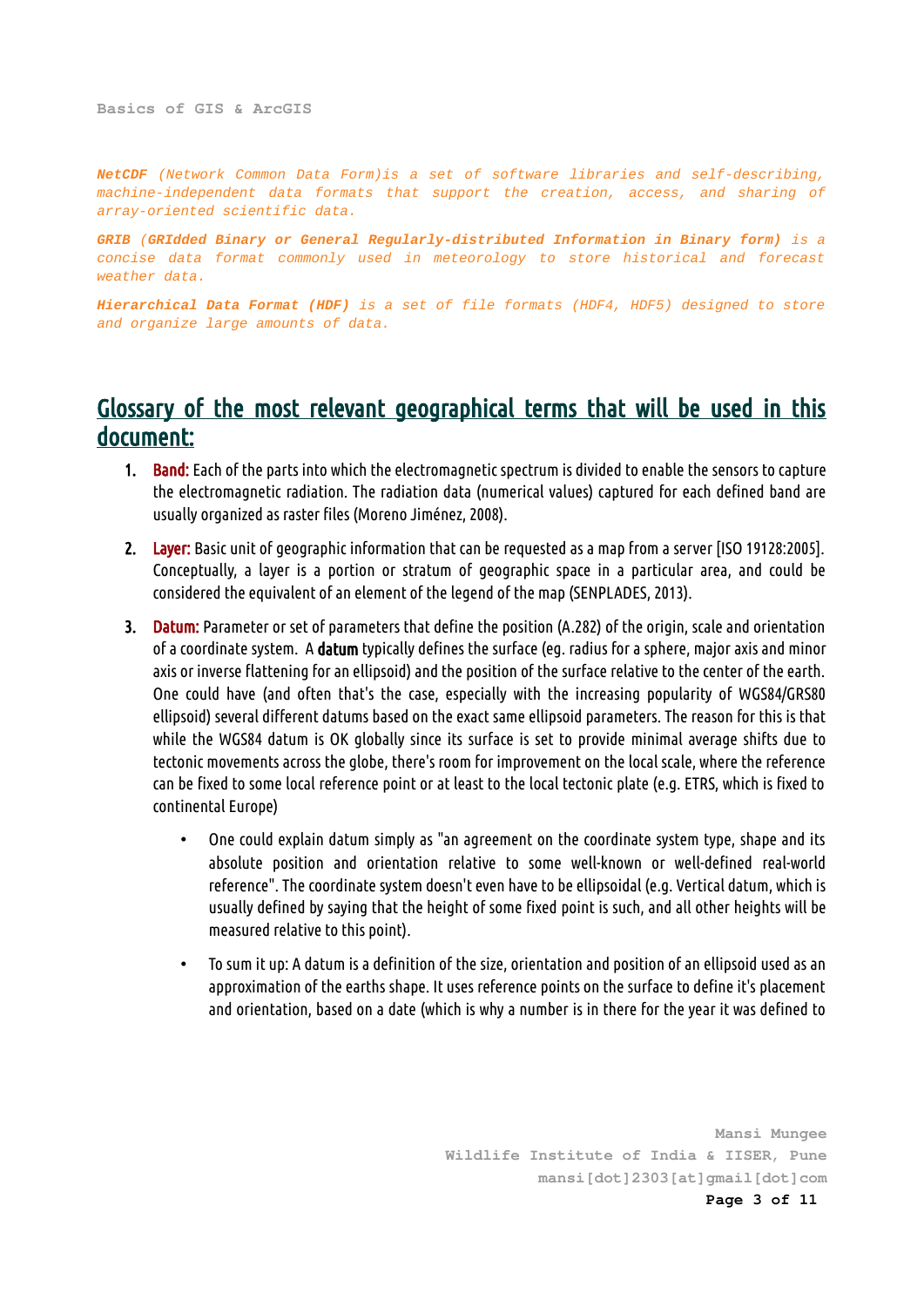account for tectonic plate movements). Datums are used in both spherical long/lat and projected



- coordinate systems. Consider it a reference point for your coordinates and ellipsoidal heights (ie where's the primemeridian, equator, and what's the height relative to the ellipsoid which isn't the mean sea level). Different datums are used different places because some fit some areas better than others.
- A projection is a formula used to convert long/lat coordinates into a flat coordinate system that you can use on paper or a computer screen. It's usually done from a geographic coordinate system, which in turn uses a datum as it's base definition. So the datum affects all of it. Projecting data creates a lot of distortion of the real world, so it really should only be done when putting your map data on a flat map, or you want to

work in a "simpler" coordinate system and can live with the distortions.

- Using the wrong datum could result in your data being offset up to about a mile, so it's quite important to know the datum if you're mixing data together.
- 4. Vertical datum: Datum describing the relationship of height related to gravity or depth with the Earth. NOTE: In most cases, the vertical datum is related to the mean sea level. The geodesic heights are treated in relation to a three-dimensional ellipsoidal coordinate system that refers to a geodetic datum [ISO 19111:2007].
- 5. Ellipsoid: Surface formed by the rotation of an ellipse around a main axis. NOTE: In this international standard, the ellipsoids are always oblong, which means that the axis of rotation is always the minor axis [ISO 19111:2007].

| Longitude<br>(on WGS 84 Ellipsoid) |                                                                             |              | (on the WGS 84 Ellipsoid) |                |              |
|------------------------------------|-----------------------------------------------------------------------------|--------------|---------------------------|----------------|--------------|
| Latitude                           | Kilometres                                                                  | <b>Miles</b> | Latitude                  | Kilometre<br>s | <b>Miles</b> |
| 0°                                 | 111.32                                                                      | 69.17        | 0°                        | 110.57         | 68.71        |
| 10 <sup>o</sup>                    | 109.64                                                                      | 68.13        | 10 <sup>o</sup>           | 110.61         | 68.73        |
| $20^{\circ}$                       | 104.65                                                                      | 65.03        | $20^{\circ}$              | 110.70         | 68.79        |
| $30^\circ$                         | 96.49                                                                       | 59.95        | $30^\circ$                | 110.85         | 68.88        |
| 40°                                | 85.39                                                                       | 53.06        | $40^\circ$                | 111.04         | 68.99        |
| $50^\circ$                         | 71.70                                                                       | 44.55        | $50^\circ$                | 111.23         | 69.12        |
| $60^\circ$                         | 55.80                                                                       | 34.67        | $60^{\circ}$              | 111.41         | 69.23        |
| $70^{\circ}$                       | 38.19                                                                       | 23.73        | $70^{\circ}$              | 111.56         | 69.32        |
| $80^\circ$                         | 19.39                                                                       | 12.05        | $80^\circ$                | 111.66         | 69.38        |
| $90^\circ$                         | 0.00                                                                        | 0.00         | $90^\circ$                | 111.69         | 69.40        |
|                                    | At the equator, the distance of between one degree of latitude of WGS 84 is |              |                           |                |              |

6. Scale: Relationship between the magnitudes of the elements represented on the map and those that they have in reality. It defines the reduction to which the earth's surface must be submitted to be able to represent it in a document or on a map, whose size is much smaller. The representation of the scale on a map can be graphical or numerical (López Trigal, 2015).

**Mansi Mungee Wildlife Institute of India & IISER, Pune mansi[dot]2303[at]gmail[dot]com**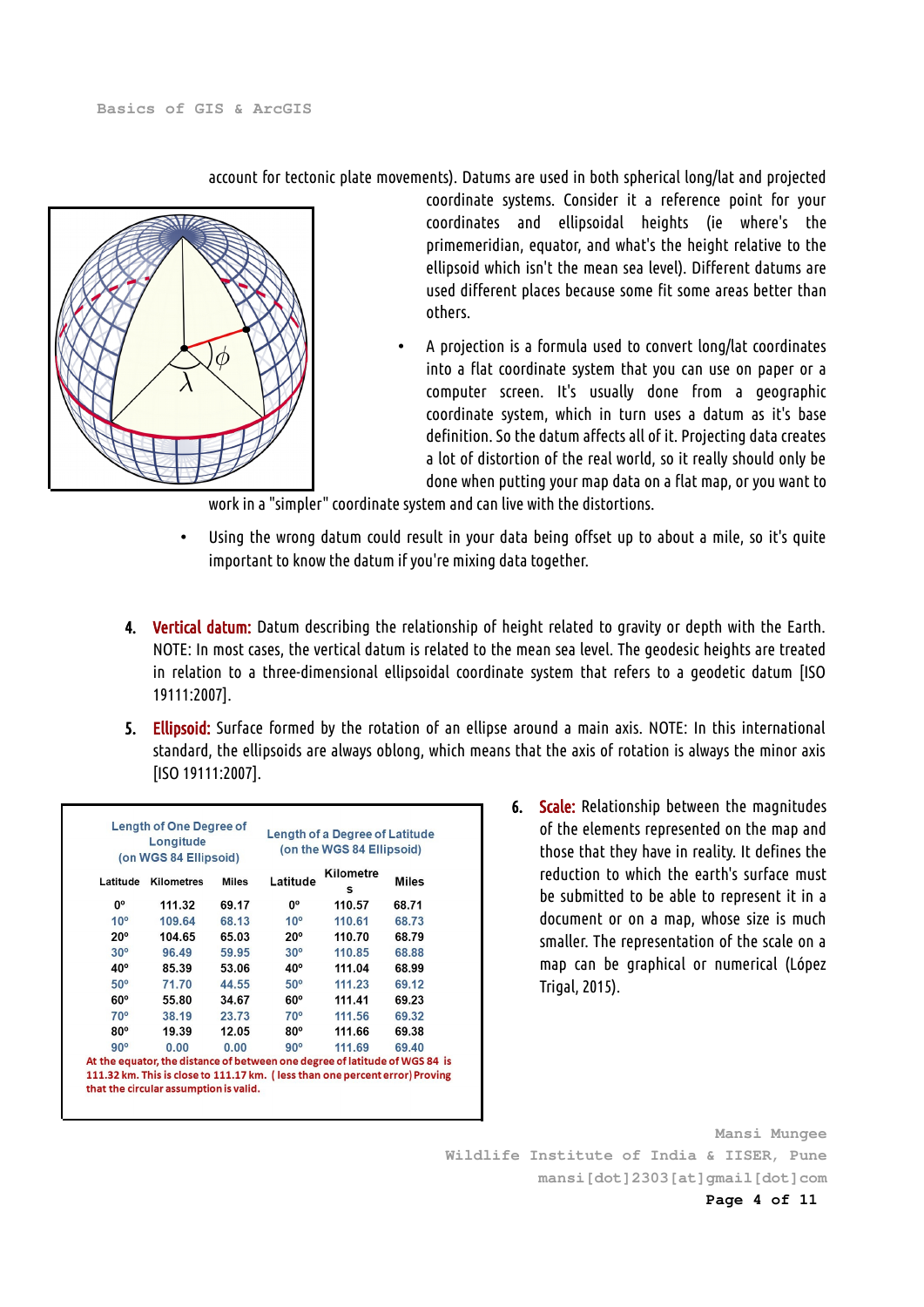- 7. Geopositioning: Retrieving the geographic position of an object [ISO/TS 19130:2010].
- 8. Georeferencing: Operation of obtaining and assigning geographical coordinates to information (usually a layer) that lacks it. Usually applied to place Earth images or events associated with postal addresses (Moreno Jiménez, 2008). Georeferencing assigns locations (in three dimensions!) to points on a spheroid. Georeferencing is done with a datum.
- 9. Image: Raster type coverage whose attribute values are a numeric representation of a physical parameter [ISO 19115-2:2009]
- 10. Digital terrain model and digital elevation model: A digital terrain model is a spatial representation of a quantitative and continuous variable, such as temperature, or atmospheric pressure. In particular, when the variable to be represented is the elevation of the terrain, it is called the Digital Elevation Model or DEM. Therefore, a digital elevation model is a numerical data structure that represents the spatial distribution of the altitude of the terrain surface (Mancebo, Ortega, Martín, & Valentín,2008).
- 11. Slope: Relation of elevation change with respect to the length of the curve [ISO 19133:2005].
- 12. Cartographic projection: Geometric operation that allows the curved surface of the earth (threedimensional) to be represented on a flat (two-dimensional) surface. This procedure is used to transform the angular coordinates with which the location of the geographic objects is determined on the terrestrial globe into plane coordinates that allow the cartographic representation on a surface of two dimensions (López Trigal, 2015). A Projection is a series of transformations which convert the location of points on a curved surface(the reference surface or datum) to locations on flat plane (ie transforms coordinates from one coordinate reference system to another). Projecting is an operation that mathematically distorts and shrinks a portion of the spheroid onto flat paper. Projecting can be undone ("inverted"). "Unprojection" expands a feature on a map and plasters it back onto the spheroid.It, too, is a mathematical operation.
- 13. The spheroid models the shape of the earth's surface. It is an idealization that does not account for local changes in topography.
- 14. Remote sensing: In a broad sense it can be defined as the acquisition of information about an object at a distance, that is, without there being material contact between the observed object or system and the observer (Sobrino, 2000).
- 15. Latitude: Usually represented by the greek letter φ (capital letter fi), latitude is the angle formed from the center of the Earth on the meridian plane by the normal to the ellipsoid at the point considered and the plane of the equator. All points on the Earth's surface with equal latitude define the parallel lines. The measure is expressed in sexagesimal notation starting from the equator, positive towards the north (0° to 90°) and negative towards the south (0° to -90°) (Del Bosque González et al. 2012).
- 16. Longitude: Usually represented by the greek letter λ (lambda), longitude is the dihedral angle, formed from the center of the Earth on the plane of the equator, between the meridian containing the point and

**Mansi Mungee Wildlife Institute of India & IISER, Pune mansi[dot]2303[at]gmail[dot]com Page 5 of 11**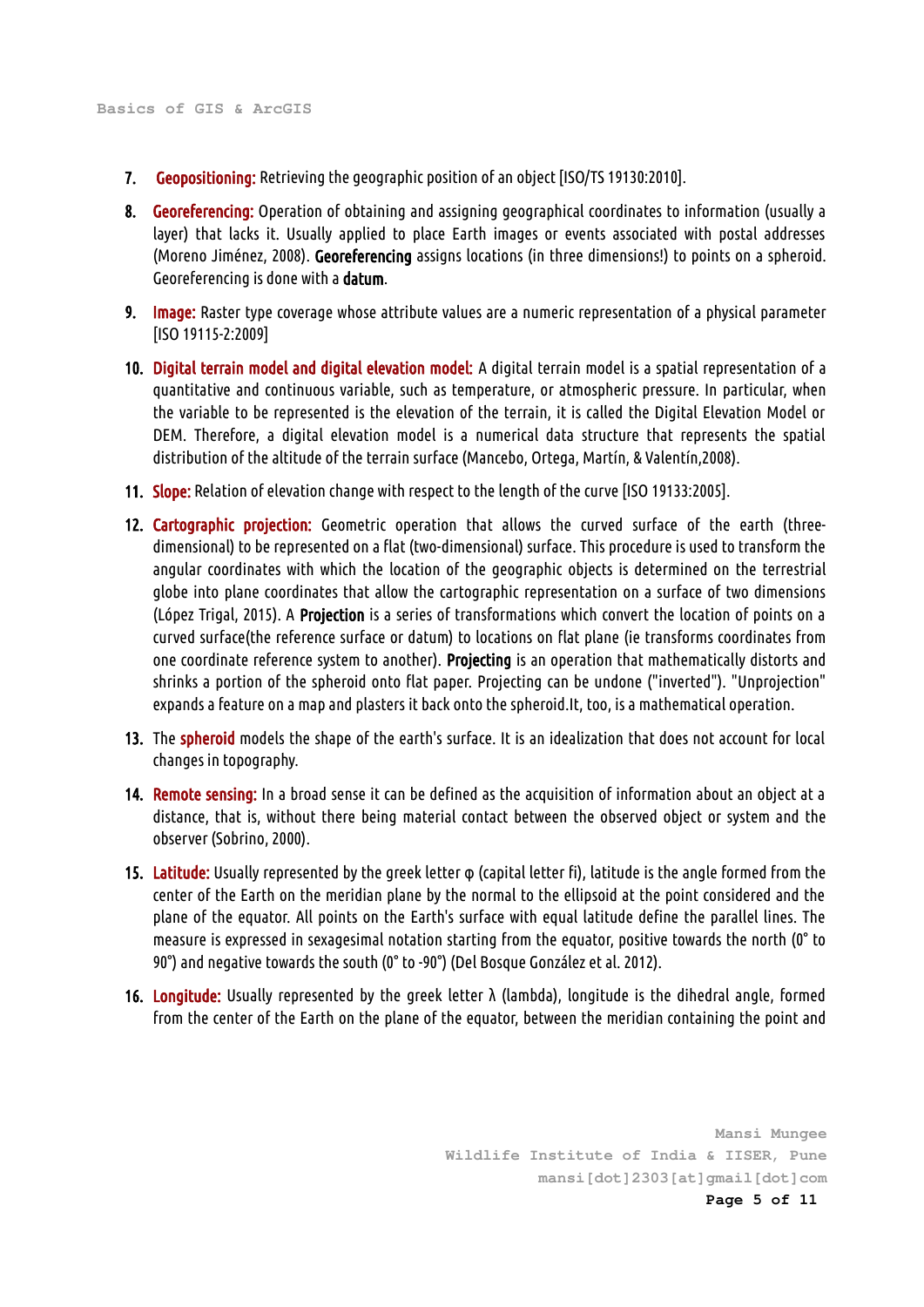the meridian taken as the origin. The plane of the equator is that which passes through the center of the Earth and is perpendicular to the axis of rotation. The meridians are lines formed by all points of equal length, and represent the intersection of the Earth's surface with planes perpendicular to the plane of the equator and containing the axis of rotation (Del Bosque González et al. 2012).

- The Equator represents 0° latitude, while the North and South Poles represent 90° North and 90° South latitudes. In addition to the Equator, there are four other major latitudes that are usually found on maps and globes. The positions of these latitudes are determined by the Earth's axial tilt.
- The *Arctic Circle* is the latitude 66° 34' North. All locations falling North of this latitude are said to be in the Arctic Circle.
- The *Antarctic Circle* on the other hand, is the latitude 66° 34' south. Any locations falling south of this latitude are said to be in the Antarctic Circle. Places in both the Arctic and Antarctic circles experience extreme weather, and experience the Midnight Sun.
- The latitude 23° 26' North is also known as the *Tropic of Cancer*. It marks the northern-most position on the Earth, where the Sun is directly overhead at least once a year. This happens during the June Solstice, when the Earth's Northern Hemisphere is tilted towards the Sun.
- The Tropic of Capricorn is the latitude that lies at 23° 26' South of the Equator. It is the southern-most position on the globe, where the sun is directly overhead during the December Solstice.
- Sometimes, latitudes north of the Equator are denoted by a positive sign. Latitudes south of the Equator are given negative values. This eliminates the need to add whether the specified latitude is north or south of the Equator.
- Half of a longitudinal circle is known as a *Meridian*. Meridians are perpendicular to every latitude.
- Unlike, latitudes, there is no obvious central longitude. However, in order to measure the position of a location based on the longitude, cartographers and geographers over the course of history have designated different locations as the main longitudinal reference point. Today, the meridian line through Greenwich, England is considered as the reference point for longitudes. This line is also known as the *Prime Meridian*.
- The Prime Meridian is set as 0° longitude and it divides the Earth into the Eastern and the Western Hemisphere. All the other longitudes are measured, and named after the angle they make with respect to the center of the Earth from the intersection of the Meridian and the Equator.
- Since a sphere has 360 degrees, the Earth is divided into 360 longitudes. The meridian opposite the Prime Meridian (on the other side of the Earth) is the 180° longitude and is known as the *anti* meridian.

**Mansi Mungee Wildlife Institute of India & IISER, Pune mansi[dot]2303[at]gmail[dot]com Page 6 of 11**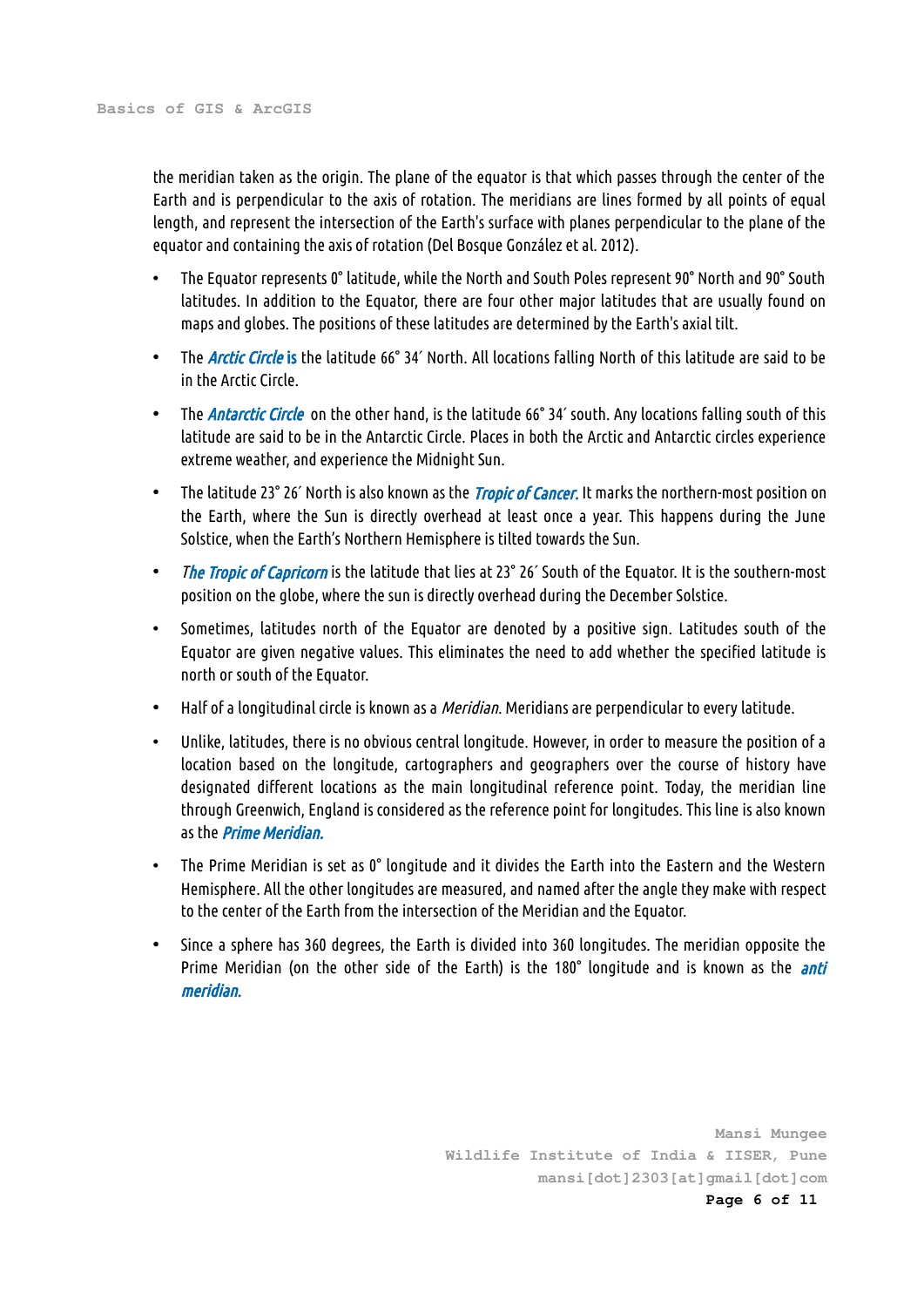**Basics of GIS & ArcGIS**

• Modern timekeeping systems use longitudes as references to keep time. Time zones are defined by the Prime Meridian and the longitudes.

*All spatial data is created in some coordinate system, whether it is points, lines, polygons, rasters, or annotation. The coordinates themselves can be specified in many different ways, such as decimal degrees, feet, meters, or kilometers—in fact, any form of measurement can be used as a coordinate system. Identifying this measurement system is the first step to choosing a coordinate system that displays your data in its correct position in ArcGIS Pro, in relation to your other data.*

## Coordinate systems

Coordinate systems enable geographic datasets to use common locations for integration. A coordinate system is a reference system used to represent the locations of geographic features, imagery, and observations, such as Global Positioning System (GPS) locations, within a common geographic. Units of measurement is typically feet or meters for projected coordinate systems or decimal degrees for latitude-longitude framework. Data is defined in both horizontal and vertical coordinate systems. Horizontal coordinate systems locate data across the surface of the earth, and vertical coordinate systems locate the relative height or depth of data. Several hundred geographic coordinate systems and a few thousand projected coordinate systems are available for use. In addition, you can define a custom coordinate system.

# Types of coordinate systems

There are two categories of coordinate systems –

- 1. Horizontal Coordinate system: 3 types: geographic, projected, and local. A physical location will usually have different coordinate values in different geographic coordinate systems. You can find out what coordinate system your data is in by examining the layer's properties.
	- a) Geographic Coordinate System (GCS): A global or spherical coordinate system such as latitudelongitude. These lines encompass the globe and form a gridded network called a graticule. GCS uses a three-dimensional spherical surface to define locations on the earth. A point is referenced by its longitude and latitude values. Latitude and longitude values are traditionally measured either in decimal degrees or in degrees, minutes, and seconds (DMS).
	- b) Projected Coordinate System (PCS): such as Universal Transverse Mercator (UTM), Albers Equal Area, or Robinson, all of which (along with numerous other map projection models) provide various mechanisms to project maps of the earth's spherical surface onto a two-dimensional Cartesian coordinate plane. Projected coordinate systems are referred to as map projections. Coordinates are

**Mansi Mungee Wildlife Institute of India & IISER, Pune mansi[dot]2303[at]gmail[dot]com Page 7 of 11**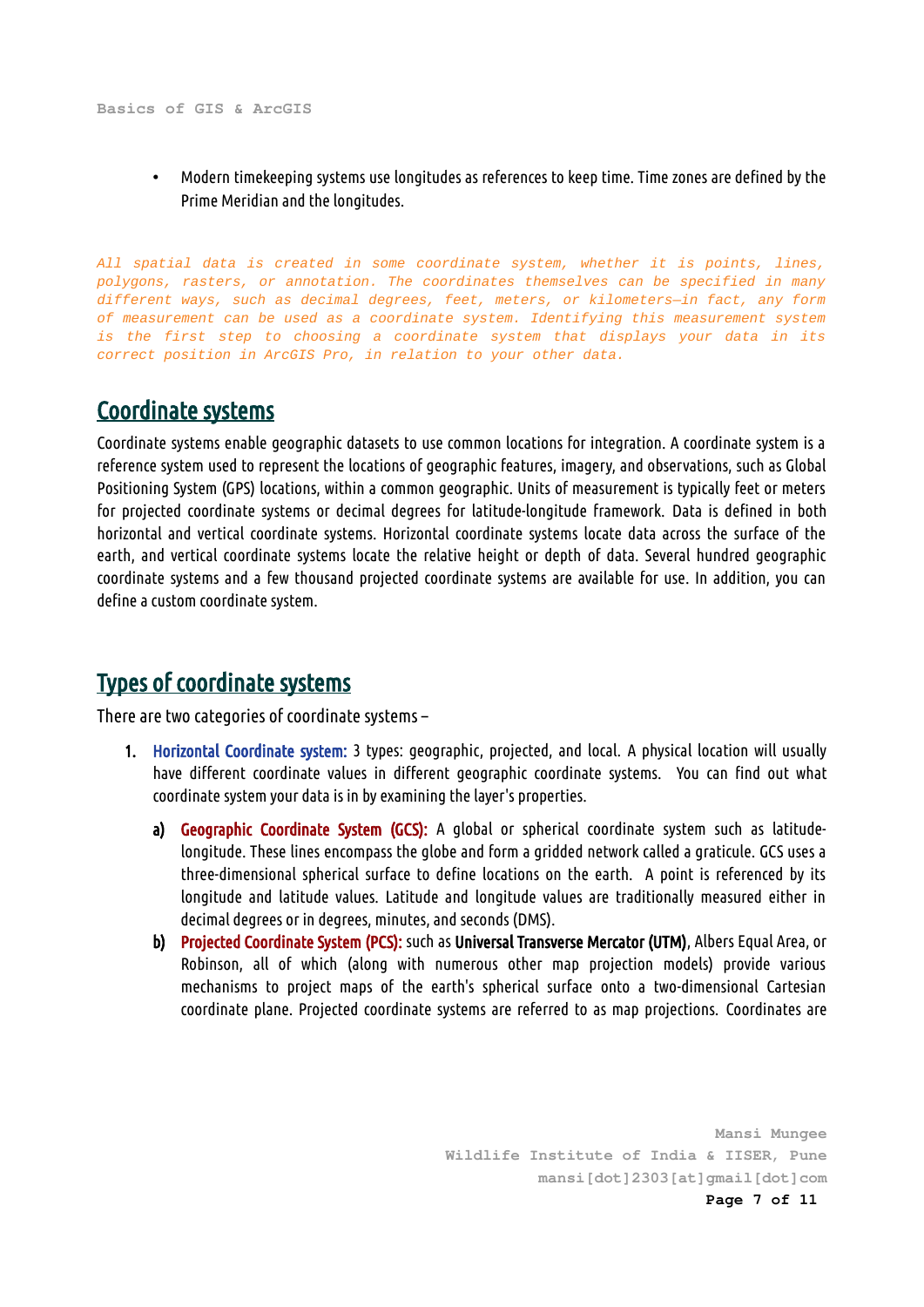expressed using linear measurements rather than angular degrees. Finally, some data may be expressed in a local coordinate system with a false origin (0, 0 or other values) in an arbitrary location that can be anywhere on earth. Local coordinate systems are often used for large-scale (small area) mapping. The false origin may be aligned to a known real-world coordinate or not, but for the purposes of data capture, bearings and distances may be measured using the local coordinate system rather than global coordinates. Local coordinate systems are usually expressed in feet or meters. A projected coordinate system (PCS) is defined on a flat, two-dimensional surface. Unlike a GCS, a PCS has constant lengths, angles, and areas across the two dimensions. A PCS is always based on a GCS that is based on a sphere or spheroid. In addition to the GCS, a PCS includes a map projection, a set of projection parameters that customize the map projection for a particular location, and a linear unit of measure.

- 2. Vertical coordinate systems : A vertical coordinate system defines the origin for height or depth values. Like a horizontal coordinate system, most of the information in a vertical coordinate system is not needed unless you want to display or combine a dataset with other data that uses a different vertical coordinate system. Perhaps the most important part of a vertical coordinate system is its unit of measure. The unit of measure is always linear (for example, international feet or meters). Another important part is whether the z-values represent heights (elevations) or depths. For each type, the z-axis direction is positive "up" or "down," respectively.
	- You cannot define a vertical coordinate system on a dataset without a corresponding geographic or projected coordinate system.
	- Vertical coordinate systems are either gravity-based or ellipsoidal. Gravity-based vertical coordinate systems reference a mean sea level calculation. Ellipsoidal coordinate systems reference a mathematically derived spheroidal or ellipsoidal volumetric surface.

## Spatial Referencing

A spatial reference is a series of parameters that define the coordinate system and other spatial properties for each dataset in the geodatabase. It is typical that all datasets for the same area (and in the same geodatabase) use a common spatial reference definition. A spatial reference includes the following:

- The coordinate system
- The coordinate precision with which coordinates are stored (often referred to as the coordinate resolution)
- Processing tolerances (such as the cluster tolerance)
- The spatial extent covered by the dataset (often referred to as the spatial domain)

**Mansi Mungee Wildlife Institute of India & IISER, Pune mansi[dot]2303[at]gmail[dot]com Page 8 of 11**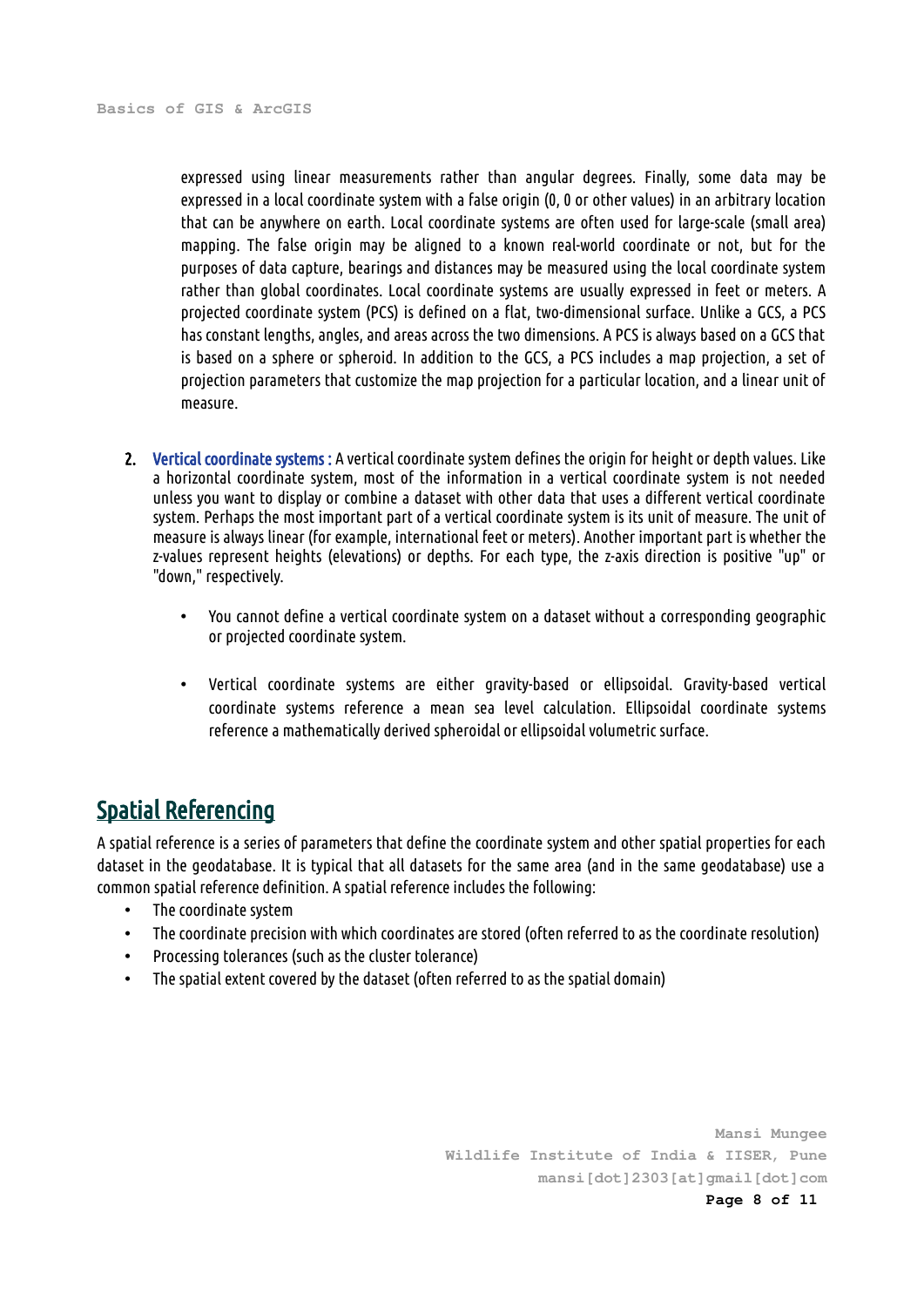## **Transformations**

After defining the coordinate system that matches your data, you may still find you want to use data in a different coordinate system. This is where transformations are useful. Transformations are required to convert data between different geographic coordinate systems or between different vertical coordinate systems. Unless your data lines up, you'll face difficulties and inaccuracies in any analysis and mapping you perform on the mismatched data.

- 1. Geographic (datum) transformations: If two datasets are not referenced to the same geographic coordinate system, you may need to perform a geographic (datum) transformation.This is a well-defined mathematical method to convert coordinates between two geographic coordinate systems.
- 2. Map projections: Whether you treat the earth as a sphere or a spheroid, you must transform its threedimensional surface to create a flat map sheet. This mathematical transformation is commonly referred to as a map projection. Representing the earth's surface in two dimensions causes distortion in the shape, area, distance, or direction of the data. Different projections cause different types of distortions. Some projections are designed to minimize the distortion of one or two of the data's characteristics. A projection could maintain the area of a feature but alter its shape. The extent, location, and property you want to preserve must inform your choice of map projection. There are over 4000 coordinate systems in the ArcGIS platform, so it is likely that you can find one to match your data. In the event that you cannot, you can create a custom coordinate system to display the data.
	- ArcGIS Pro reprojects data on the fly so any data you add to a map adopts the coordinate system definition of the first layer added. As long as the first layer added has its coordinate system correctly defined, all other data that has correct coordinate system information reprojects on the fly to the coordinate system of the map. This approach facilitates exploring and mapping data, but it should not be used for analysis or editing, because it can lead to inaccuracies from misaligned data between different layers. Data is also slower to draw when it is projected on the fly. If you intend to perform analysis or edit the data, then first project it into a consistent coordinate system and the same coordinate system shared by all your layers. This creates a new version of your data.

#### Projection parameters

A map projection by itself is not enough to define a PCS. You can state that a dataset is in Transverse Mercator, but that's not enough information. Where is the center of the projection? Was a scale factor used? Without knowing the exact values for the projection parameters, the dataset cannot be reprojected.

• You can also get some idea of the amount of distortion the projection has added to the data. If you're interested in Australia but you know that a dataset's projection is centered at 0,0, the intersection of the equator and the Greenwich prime meridian, you might want to think about changing the center of the projection.

> **Mansi Mungee Wildlife Institute of India & IISER, Pune mansi[dot]2303[at]gmail[dot]com Page 9 of 11**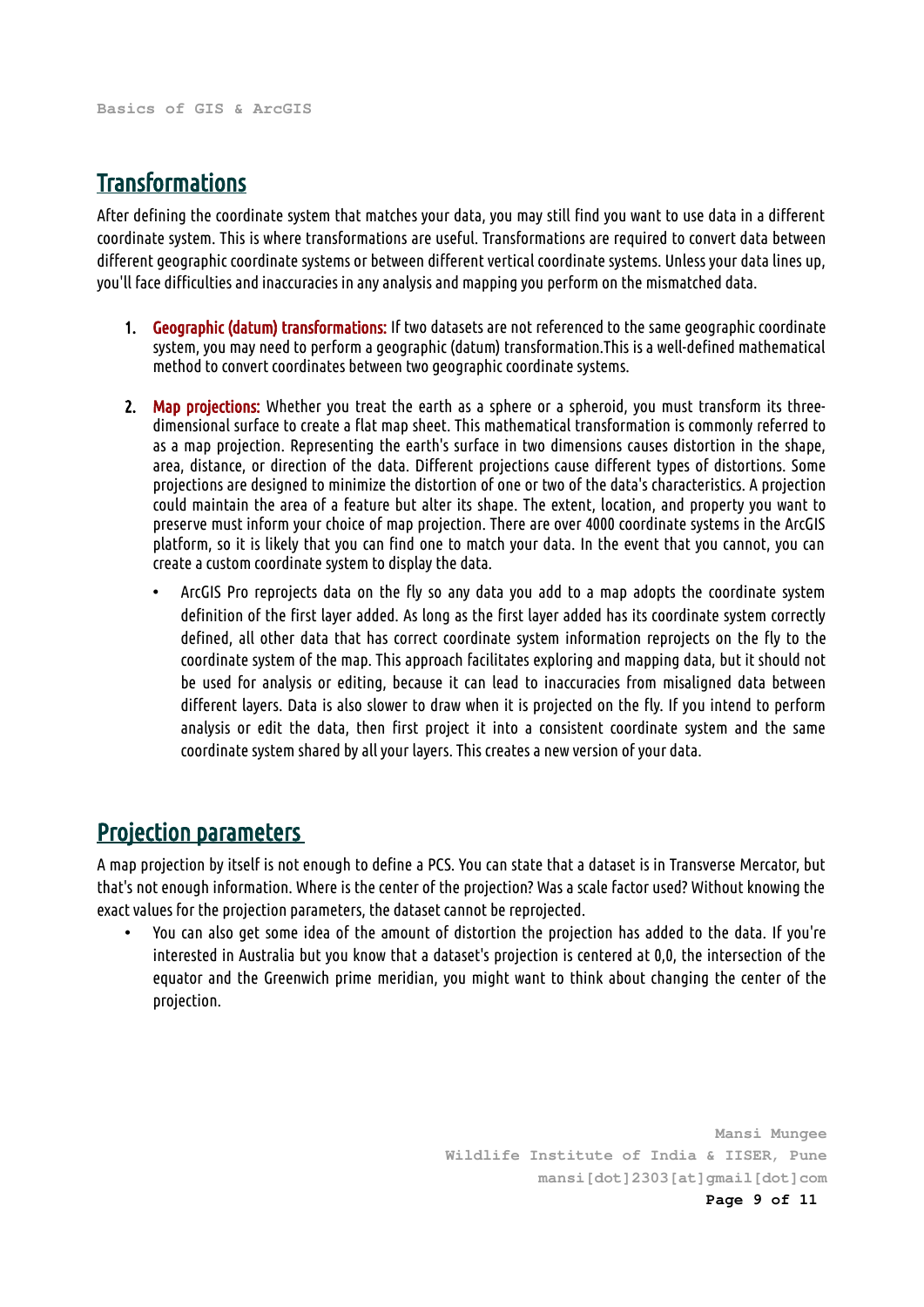• Each map projection has a set of parameters that you must define. The parameters specify the origin and customize a projection for your area of interest. Angular parameters use the GCS units, while linear parameters use the PCS units.

#### Linear parameters

- False easting is a linear value applied to the origin of the x-coordinates. False northing is a linear value applied to the origin of the y-coordinates.
- False easting and northing values are usually applied to ensure that all x- and y- values are positive. You can also use the false easting and northing parameters to reduce the range of the x- or y- coordinate values. For example, if you know all y- values are greater than 5,000,000 meters, you could apply a false northing of – 5,000,000.
- Height defines the point of perspective above the surface of the sphere or spheroid for the Vertical Near-Side Perspective projection.

#### Angular parameters

- Azimuth defines the centerline of a projection. The rotation angle measures east from north. It is used with the azimuth cases of the Hotine Oblique Mercator projection.
- Central meridian defines the origin of the x-coordinates.
- Longitude of origin defines the origin of the x-coordinates. The central meridian and longitude of origin parameters are synonymous.
- Central parallel defines the origin of the y-coordinates.
- Latitude of origin defines the origin of the y-coordinates. This parameter may not be located at the center of the projection. In particular, conic projections use this parameter to set the origin of the y-coordinates below the area of interest. In that instance, you do not need to set a false northing parameter to ensure that all y- coordinates are positive.
- Longitude of center is used with the Hotine Oblique Mercator center (both two-point and azimuth) cases to define the origin of the x-coordinates. It is usually synonymous with the longitude of origin and central meridian parameters.
- Latitude of center is used with the Hotine Oblique Mercator center (both two-point and azimuth) cases to define the origin of the y-coordinates. It is almost always the center of the projection.
- Standard parallel 1 and standard parallel 2 are used with conic projections to define the latitude lines where the scale is 1.0. When defining a Lambert Conformal Conic projection with one standard parallel, the first standard parallel defines the origin of the y-coordinates.

**Mansi Mungee Wildlife Institute of India & IISER, Pune mansi[dot]2303[at]gmail[dot]com Page 10 of 11**